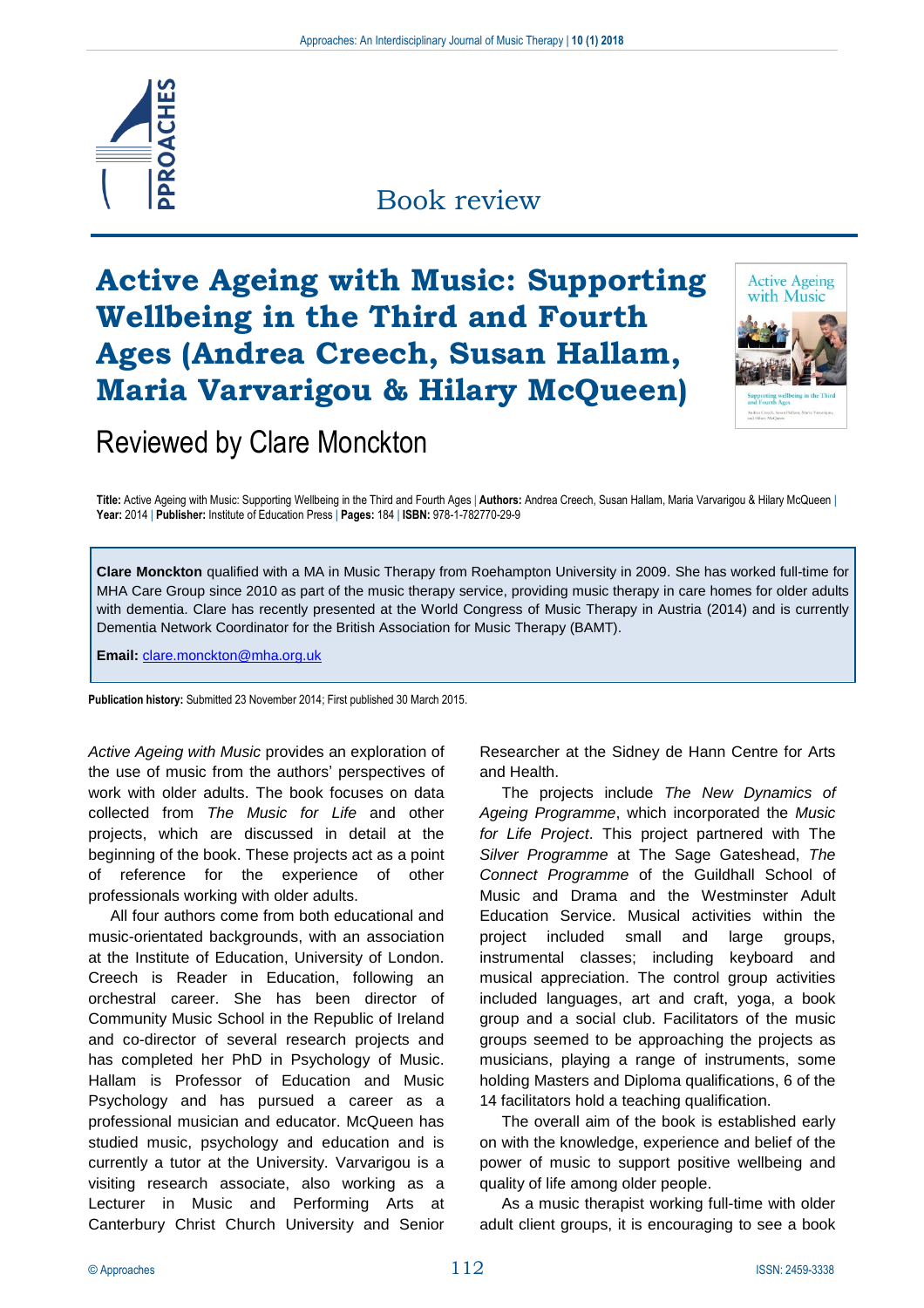dedicated to the use of music with adults in the later stages of life, acknowledging the impact and power of music on health and wellbeing. There have been various studies in recent years looking at this effect of music and this book begins by setting out the research methods used within the project with reference to past studies. The early exploration of the term 'older people' in the book seems quite rigid at times, with reference to the third and fourth ages of life. However, it is acknowledged that assigning chronological age to the stages of later life is difficult, often with blurring lines. There are also signs that the way we are now culturally experiencing older age is changing as individuals lead increasingly active lives with a significant increase in life expectancy.

Divided into three sections, the book covers a wide area of thought, opinion and experience of music projects run for an older age group, drawing on the qualitative research data from the *Music for Life* project. Using a control group, data collection comprising mixed methods was applied from questionnaires, focus groups and individual semistructured interviews, observations and consultation. Results were analysed and broken down into many individual components, including participant occupation, musical preferences and purpose. Section one looks into the use and effect of music on individual people's experiences of wellbeing (including cognitive, physical, socioemotional wellbeing) and the importance of maintaining and developing social networks in later stages of life. Throughout the book there is the recurring idea of the importance of active ageing in the promotion of wellbeing and health, with reference to the guidelines and framework identified by the World Health Organisation (WHO 2002). Points and ideas are put forward by the authors following their findings from the various projects and then related to other similar and relevant studies.

Section two looks into how projects, groups and sessions are run, the practicalities of time, location and venue alongside the implications of facilitating groups for adult learners. Within this section, chapter seven looks at intergenerational music making. Within the *Music for Life* project, activities included those "which older adults provide service to children or youth; those in which children or youth assist the elderly; and cooperative programmes where different generations collaborate on activities as equal partners" (pp. 99- 101). The examples used provide positive conclusion and impact of the sessions for both the younger and older generations but also identify the facilitator as falling into yet another generational

group. All parties seemed to gain significant benefits and pleasure from the experience, with the sharing of knowledge and perhaps vitality, but I also felt this went a long way in dispelling the myths and preconceptions both age groups have of their counterparts. Within this section the authors look into the anxieties older people have about accessing music groups and developing musical skills at a later stage of life. The authors discuss how to structure sessions, which teaching style can be most effective, and what to avoid, the importance to engage and inform without being condescending, while maintaining support, interest and enthusiasm.

Alongside the considerations previously mentioned, the participants, facilitators and authors who later analysed and reviewed the projects all acknowledge the difficulty in reaching out to this specific population. Promoting and advertising various community projects and groups was identified as a difficulty. The above is acknowledged by both facilitators and participants. Participants indicated they were often unaware that such groups were available. Furthermore, facilitators highlighted the financial implications and restrictions of setting up, advertising and running community groups. It was noted that issues of location, accessibility and cost had a significant impact on the potential success of groups. In addition, it was found that older adults still carry commitments to their own family (e.g. acting as a primary care provider) as well as being involved in other activities and obligations associated with an increasingly active lifestyle in later years.

When thinking about offering musical interventions to older adults, the authors look at the elements of musical interaction that can reinforce positive wellbeing for individuals and refer to the therapeutic benefits of music, both physical and emotional. When thinking about music and health, the authors discuss community music therapy; while acknowledging the differences between community music and community music therapy, the authors see "a cultural and social link between music therapy and music and health in everyday life" (p. 62). As a reader I would have liked to know more about the authors' perspectives on music therapy in relation to other therapeutic interventions with this client group and also in relation to their work and research.

Throughout the book, the authors – or perhaps the participants themselves – dispel the myth that older adults are unable to learn new skills. Reference is made to the differences and difficulties in supporting and promoting adult education into the later stages of life. Testimonials